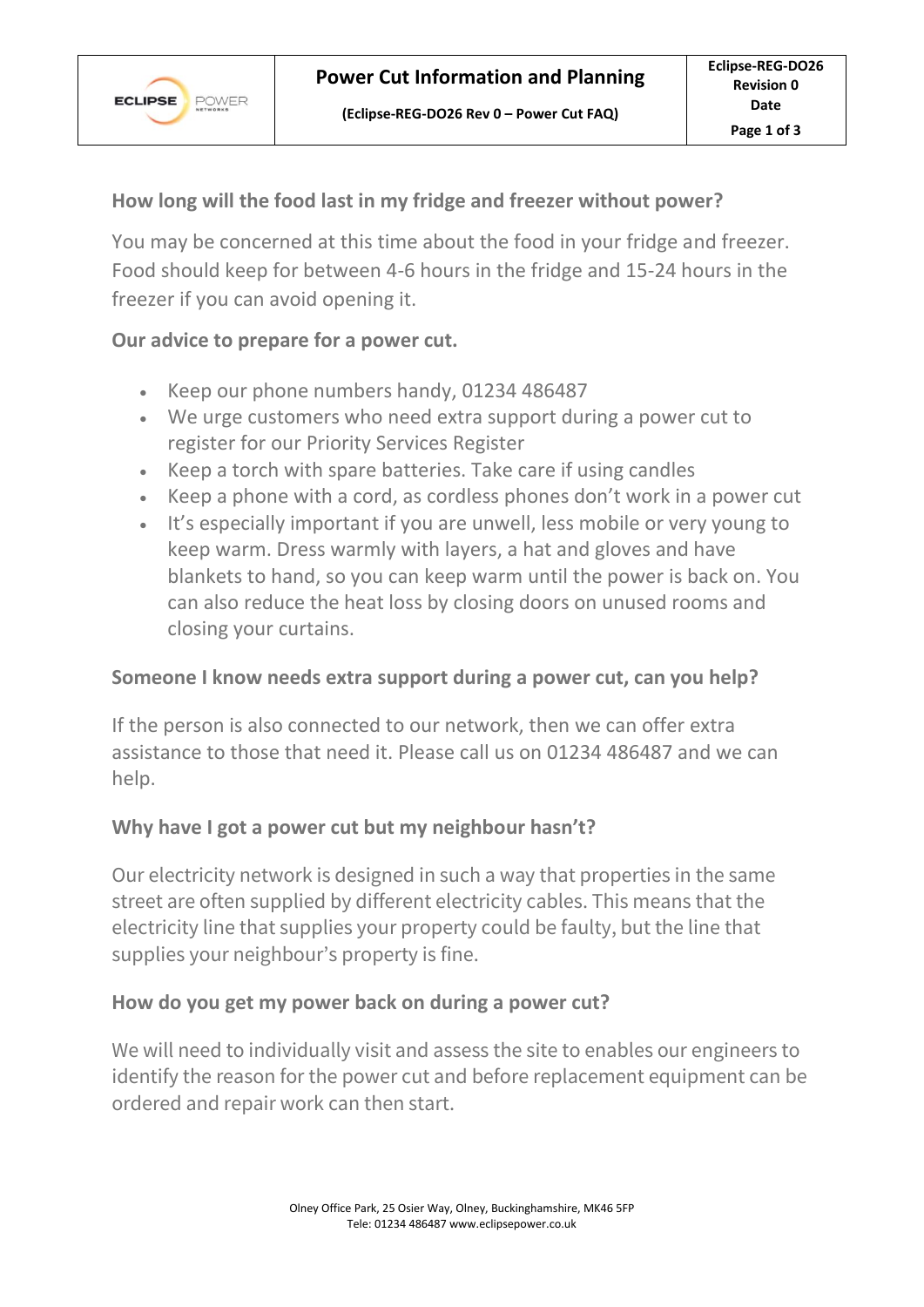

#### Why can't you give me a generator?

Using a generator isn't always the simplest solution. We need the same qualified engineers to install a generator as we do to fix a fault and we would rather permanently fix the problem.

# Can I claim compensation if I have a power cut?

We follow standards set by the industry regulator Ofgem. This involves making payments if we do not meet set guidelines. Please see Guaranteed Standards of Performance for Electricity Distribution Companies under General Downloads.

# How do I look after my tropical fish during a power cut?

When you have invested a lot of time and money in fish and equipment, we want to help you look after them during a power cut. Here are some tips:

- During a power cut the temperature of the water in your tank will drop gradually. This speed depends on the surrounding temperature and the volume of water inside the tank, i.e. a larger volume of water will take longer to cool down than a smaller volume of water
- For insulation, wrap the tank in blankets. If possible, fill hot water bottles with warm water and place them around the outside of the tank
- Without power, the water will lose oxygen gradually. Fish suppliers recommend a cheap bubble-up filter that can run off a battery-powered air pump. If you don't have one, then a normal bicycle pump will do the job
- Fish suppliers recommend disturbing the water surface for five minutes each hour during a power cut. A good way is to fill a jug with tank water then pour it back in, making as much movement as possible.

# My mobile phone battery is low, how do I preserve my battery?

If your mobile phone is running low on battery then here are a few tips to extend your battery life.

- 1. Use the extra power saving mode if you have it
- 2. Cut apps running in the background
- 3. Turn down screen brightness